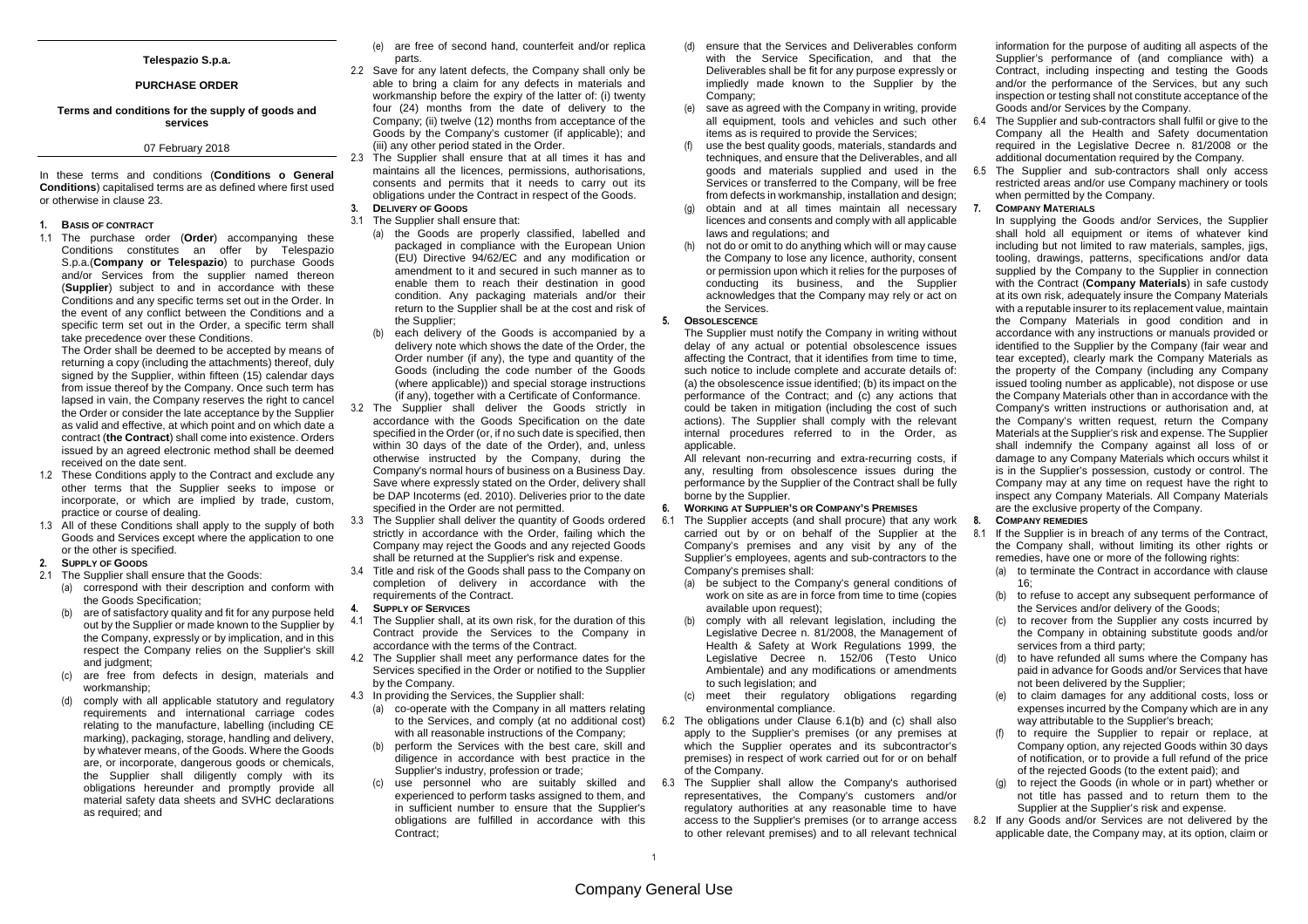deduct, from any sums payable, 2 per cent of the total price, in aggregate, of the Goods and/or Services: (i) not delivered on the correct date; and (ii) which have been delivered but that cannot be used by the Company for the purpose for which they were ordered, as a result of the delay, for each week's delay in delivery by way of a penalty as per article 1382 of the Italian Civil Code, up to a maximum of 14 per cent. Such penalty shall be charged for the delay in delivery and is not in substitution of the remedy in clause 8.1 above. The Company shall not impose such penalty provided the delay in delivery does not exceed seven (7) calendar days.

- 8.3 The Company may withhold any advance payments agreed under the Contract if the Supplier has breached the Contract until such time as the breach is remedied to the Company's reasonable satisfaction.
- 8.4 These Conditions shall extend to any substituted or remedial services and/or repaired or replacement goods supplied by the Supplier, save that for repairs only the unexpired part of the periods in clause.2.2 shall apply.
- 8.5 The Company's rights under this Contract are in addition to its rights and remedies implied by the law.

## **9. COMPANY'S OBLIGATIONS**

 The Company shall provide the Supplier with reasonable access at reasonable times to the Company's premises for the purpose of providing the Services and provide such information as the Supplier may reasonably request for the provision of the Services and the Company considers reasonably necessary for the purpose of providing the Services.

#### **10. CHARGES AND PAYMENT**

- 10.1 The price for the Goods and/or the charges for the Services (deemed to include every cost and expense directly or indirectly incurred by the Supplier in connection thereto) shall be the amount set out in the Order, exclusive of value added tax. No extra charges shall be effective unless agreed in writing and signed by the Company.
- 10.2 In respect of Goods, save as otherwise agreed, the Supplier shall invoice the Company on or at any time after completion of delivery. In respect of Services, the Supplier shall invoice the Company on completion of the Services. Each invoice shall include such supporting information (i.e. shipping documents for Goods and a certificate of acceptance for Services) required by the Company to verify the accuracy of the invoice, including but not limited to the relevant Order number. The invoices shall be sent in unmodifiable pdf format to the e-mail  $and/or$ address fornitori@telespazio.com telespazio.afc.ad@pec.it.
- 10.3 In consideration of the supply of Goods and/or Services by the Supplier strictly in accordance with the Order, the Company shall pay the invoiced amounts within date of invoice end of month plus 75 days or that different term agreed in the Contract and upon receipt of a valid and correct invoice to a bank account nominated in writing by the Supplier. In case of supply of Services, all invoices shall be payable only if accompanied by DURC (Documento Unico di Regolarità Contributiva) required by Italian law or any other equivalent certification of labour compliance required by the law, valid and effective at the date of payment.
- 10.4 Payments shall only be made in favour of the Supplier (and therefore cannot be made to bank accounts of any

individual or legal person other than the Supplier) and in the country where the activities are performed or where the Supplier has its tax residence or registered office.

- 10.5 The Supplier shall maintain complete and accurate records of the time spent and materials used by the Supplier in providing the Services. The Supplier consents to the Company disclosing copies of all Orders and Supplier invoices to the Company's customer where required by law and the Supplier shall ensure that this right is procured from its suppliers in connection with the Contract.
- 10.6 For any disputed matters payment obligations shall be suspended in connection thereto until the matter is finally resolved.
- **11. INTELLECTUAL PROPERTY RIGHTS**
- 11.1 In respect of the Goods and any goods that are transferred to the Company as part of the Services under this Contract, including without limitation the Deliverables or any part of them, the Supplier warrants that it has full clear and unencumbered title to all such items, and that at the date of delivery of such items to the Company, it has full and unrestricted rights to sell and transfer all such items to the Company and its onward supply to (and use by) third parties.
- 11.2 The Supplier assigns to the Company, with full title guarantee and free from all third party rights, all Intellectual Property Rights developed in connection with the Goods and/or Services under the Contract;
- 11.3 The Supplier shall, promptly at the Company's request, do (or procure to be done) all such further acts and things, provide or procure any necessary information and/or know how to the Company and execute all such other documents for the purpose of securing for the Company the full benefit of the Contract, including without limitation all right, title and interest in and to the Intellectual Property Rights assigned to the Company in accordance with clause 11.2.

### **12. INDEMNITY**

 The Supplier shall keep the Company indemnified against all liabilities, costs, expenses, damages and losses suffered or incurred by the Company as a result of or in connection with any claim made against the Company:

- (a) for actual or alleged infringement of a third party's Intellectual Property Rights arising out of, or in connection with, the manufacture, supply or use of the Goods, or receipt, use or supply of the Services, but only to the extent that the claim is not attributable to acts or omissions of the Company;
- (b) by a third party for death, personal injury or damage to property arising out of, or in connection with, defects in Goods, to the extent that the defects in the Goods are attributable to the acts or omissions of the Supplier, its employees, agents or subcontractors; and
- (c) by a third party arising out of or in connection with the supply of the Goods or the Services, to the extent that such claim arises out of the breach, negligent performance or failure or delay in performance of the Contract by the Supplier, its employees, agents or subcontractors.

#### **13. INSURANCE**

 During the term of the Contract and for a period of three years thereafter, the Supplier shall maintain in force, with a reputable insurance company, a public liability insurance, and a product liability insurance, for an amount suitable to cover any liabilities that may arise under or in connection with the Contract, and shall, on the Company's request, produce the insurance certificate.

**14. CONFIDENTIALITY**

 14.1 The Supplier shall keep in strict confidence all technical or commercial know-how, specifications, inventions, processes or initiatives which are of a confidential nature and have been disclosed to it by the Company, its employees, agents or subcontractors, and any other confidential information concerning the Company's business, its products and services which the Supplier may obtain. The Supplier shall only disclose such confidential information to those of its employees, agents and subcontractors who need to know it for the purpose of discharging the Supplier's obligations under the Contract, and shall ensure that such employees, agents and subcontractors comply with the obligations set out in this clause as though they were a party to the Contract. The Supplier may also disclose such of the Company's confidential information as is required to be disclosed by law, any governmental or regulatory authority or by a court of competent jurisdiction, provided that the Supplier notifies the Company in advance of any such disclosure where it is lawful to do so and provided that the Supplier shall not release the same to any third party unless it receives prior written assurances that it will be treated in confidence. The Supplier shall immediately return all confidential information to the Company on request.

 14.2 The Supplier shall not publicise or otherwise disclose this Contract nor any of its terms to any party without the prior written approval of the Company.

## **15. EXPORT LICENCES AND CONSENTS**

- 15.1 The Supplier shall obtain, at its own cost, all such export licences and other consents in connection with any Goods and/or Services as are required from time to time prior to the dispatch of the relevant shipment or provision of the relevant Services (as applicable) and shall promptly provide copies of the same to the Company on receipt thereof together with accurate and complete details of: (i) all authorised third parties (to include the end user) and their role; (ii) the Goods and/or Services, part or item export classification number; (iii) the country of origin; (iv) the country of manufacture; (v) export licence number; and (vi) export license date of issue. The Company may withhold all further payments under this Order until the Supplier has fully complied with its obligations under this clause 15.1.
- 15.2 Should the Supplier not be able to deliver the Goods and/or Services on the agreed delivery date as a result of non-availability of any export licences and/or consents the Supplier shall use its best endeavours to secure the required export licences and/or consents without further delay and shall indemnify the Company against all liabilities, costs, expenses, damages and losses suffered or incurred by the Company arising out of or in connection with such delays save where such failure and/or delay is beyond the reasonable control of the Supplier.

# **16. TERMINATION**

 16.1 Without limiting its other rights or remedies, the Company may terminate the Contract in whole or in part at any time with immediate effect by giving written notice to the Supplier, whereupon the Supplier shall discontinue all work on the Contract so terminated and shall immediately repay to the Company any advance payment(s) paid by the Company to the Supplier relating to the Contract (or part thereof) so terminated.

- 16.2 Subject to clause 16.3, the Company shall pay the Supplier fair and reasonable compensation for any work in progress on the Goods at the time of termination and/or for any Services already performed, but such compensation shall not include loss of anticipated profits or any consequential loss. The Supplier agrees to accept such sum in full and final satisfaction of all claims arising out of such termination and it shall use its best endeavours to minimise the direct loss arising from such termination. In no case will the amount payable by the Company for the terminated work exceed the price that would have been payable if that work had been completed. The Company reserves the right to recover any completed part of the Goods and/or Services and any relevant documentation related thereto.
- 16.3 The provisions of clause 16.2 shall not apply where the Company has terminated the Contract for any of the following reasons:
	- (a) the Supplier commits a breach of any term of the Contract and (if such a breach is remediable) fails to remedy that breach within fifteen (15) days of receipt of notice in writing to do so;
	- (b) the Supplier is unable to pay its debts as they fall due or is deemed unable to pay its debts;
	- (c) the Supplier makes a proposal for or enters into any compromise or arrangement with its creditors or it enters into liquidation or it suffers the appointment of an administrator or receiver;
	- (d) the Supplier (being a company) is subject to a winding up petition or (being an individual) is the subject of a bankruptcy petition or order to the extent permitted and subject to article 72 of the Legislative Decree 9<sup>th</sup> January 2006, n. 5 or any other equivalent law on the matter;
	- (e) the Supplier suspends or ceases, or threatens to suspend, or cease, to carry on all or a substantialpart of its business,

 and in such circumstances the Company shall have the right to recover any costs, charges, or expenses incurred, including those sustained to procure the Goods and/or Services elsewhere in addition to any further damages or losses that the Company may suffer as a consequence of such termination. Termination of the Contract, however arising, shall not affect any of the parties' rights and remedies that have accrued as at termination.

- 16.4 Clauses which expressly or by implication survive termination of the Contract shall continue in full force and effect, including but not limited to clause 12 (Indemnity) and clause 14 (Confidentiality).
- 16.5 On termination of the Contract for any reason, the Supplier shall deliver to the Company, immediately upon request, all Deliverables whether or not then complete, and return all Company Materials. Until they have been returned or delivered, the Supplier shall be solely responsible for their safe keeping and will not use them for any purpose not connected with this Contract.
- **17. ETHICAL CONDUCT AND ANTI-BRIBERY COMPLIANCE**17.1 The Supplier shall:
	- (a) comply with the Company's Code of Ethics, Anticorruption Code and Company's Organizational